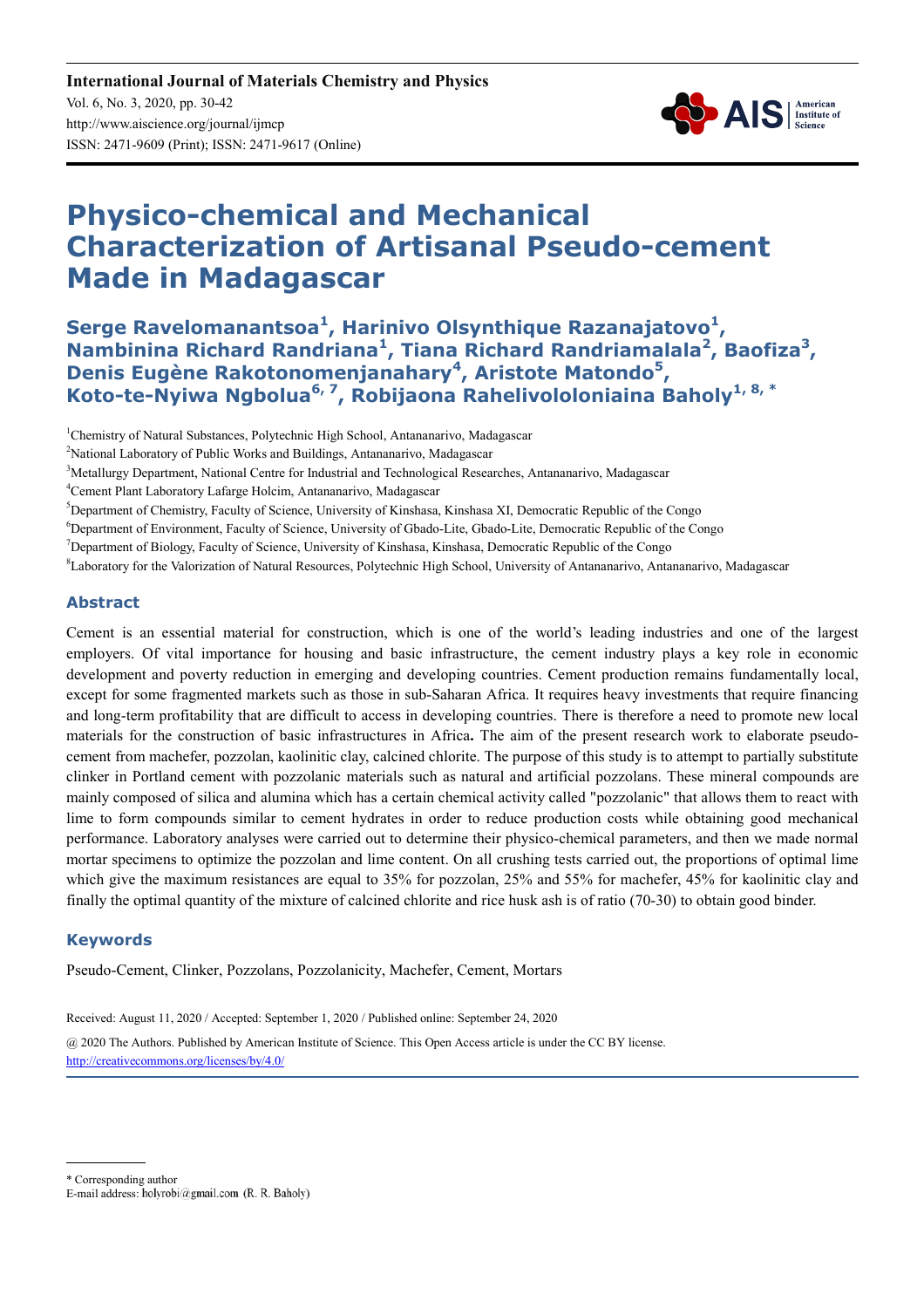## **1. Introduction**

#### **1.1. Background**

The cement is made of clinker and grinded gypsum and produced from a burned mixture of limestone and clay in certain percentages [1]. Cement is the essential material for civil engineering construction works. Demand for cement has increased significantly as a result of rapid development in the construction sector worldwide, especially as a result of the construction boom in emerging countries [2]. Currently, cement manufacturing emits a significant amount of carbon dioxide  $(CO<sub>2</sub>)$ , which is well known for its impact on the greenhouse effect. Carbon dioxide comes from the transformation of the main raw material limestone  $[CaCO<sub>3</sub>]$ , CaCO<sub>3</sub>. MgCO<sub>3</sub> or CaMg  $(CO<sub>3</sub>)<sub>2</sub>$  under the effect of temperature into lime (CaO) [3-4]. Over the last 190 years of existence of Portland cement the fundamentals of manufacturing chemistry have not undergone any significant changes, while considerable engineering advances have been made in the hardware and software of cement manufacture in order to achieve optimum cost and quality. Portland cement clinker can be described as a four-component system consisting of the four major oxides: CaO,  $SiO_2$ ,  $Al_2O_3$  and  $Fe<sub>2</sub>O<sub>3</sub>$  [5]. Several materials rich in oxides such as fly ash, blast furnace slags, pozzolans or volcanic ash can thus be used as substitute materials for Portland cement clinker. The aims of this study are to: (i) Valorise local materials by studying their physico-chemical properties, in order to achieve improvements in economy and sustainability; (ii) Attempt to partially substitute clinker in Portland cement with pozzolanic materials such as natural and artificial pozzolans; (iii) Lower the manufacturing costs of building materials and (iv) Increase the mechanical resistance of this binder.

#### **1.2. Cement Manufacturing Process**

Five main steps constitute the cement manufacturing process:

- 1) Extraction and pre-homogenization of raw materials;
- 2) Preparation of raw materials to form raw meal (or paste for wet process);
- 3) Cooking at 1450°C of the flour leading to the creation of the clinker;
- 4) Grinding clinker and additions to make cement, and;
- 5) Storage and shipment of cement.

These processes can be described by the following schematic diagram:



**Figure 1.** Different steps of cement manufacturing process.

In our study, the manufacturing principle is mainly based on cooking slaked lime to form calcium oxide. The calcination products are then incorporated with pozzolan, machefer, metakaolin, calcined chlorite, paddy husk ash and gypsum to form pseudo-cement (substitution of the clinker by our raw materials).

On the one hand, quicklime combines with alumina and iron oxide to form calcium aluminates and alumino-ferrites, and on the other hand, with silica to form dicalcium silicate (belite).

- The stages of manufacturing pseudo-cement are as follows:
- 1) Grinding and sieving with an 80µm sieve of pozzolan, machefer, gypsum
- 2) Baking at 850°C of lime, chlorite, kaolin for 2 hours.
- 3) Percentage optimization of lime and pozzolan, paddy husk ash, and gypsum
- 4) Optimization of the water content according to the compressive strength
- 5) Physical test (compressive and flexural strength test)

These processes can be described by the following schematic diagram:



**Figure 2.** Different steps of pseudo-cement manufacturing process.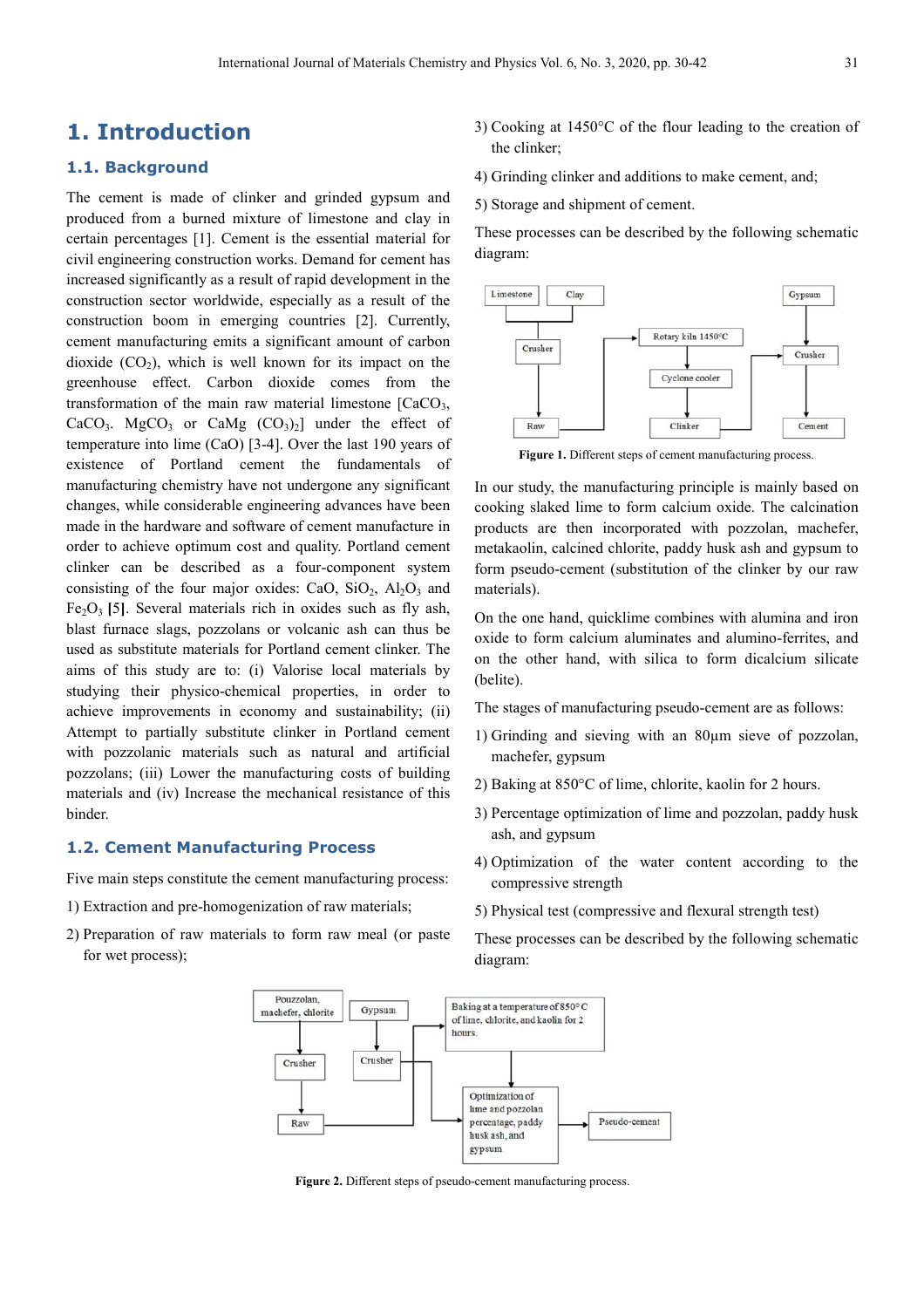# **2. Material and Methods**

These are the standard methods and characterization materials used for chemical analysis of pozzolan, kaolinitic clay, gypsum, and chlorite. The same is true for tests to determine the mechanical performance of normal mortars.

#### **2.1. Chemical Analysis**

The chemical analysis of raw materials is an important step in the cement manufacturing process in order to determine the different chemical constituents, the major elements being  $SiO<sub>2</sub>$ ,  $Al<sub>2</sub>O<sub>3</sub>$ ,  $Fe<sub>2</sub>O<sub>3</sub>$ , and CaO. The methods used are complexometric and gravimetric analysis.



**Figure 3.** Materials used for complexometry.

#### **2.2. Analysis by X-ray Fluorescence Spectrometry**

It is an elemental analysis technique that qualifies and quantifies the chemical elements present in the sample, its samples being put in the form of pellets or beads. It is based on the emission of a characteristic radiation by the atoms after ionization [6].



**Figure 4.** X-ray fluorescence spectrometer.

#### **2.3. Preparation of Test Tubes**

The purpose of this test is to determine the compressive and flexural strength of normal mortar specimens. An attempt will be made to determine the optimum amount of lime and pozzolan mix for mortar mixing.

The variable parameters in our experiments are:

- 1) The molar ratio of pozzolan/lime
- 2) The age of the sample: 2d, 7d, 28d
- 3) The quantity of water for the manufacture of the test tubes W/C.

The method consists of varying one parameter by setting the other parameters. The steps below are from the NF EN 196-1 standard and are valid for the search of the resistance to compression at 2, 7 and 28 days. The materials used are: mixer; impact device; mould of dimension  $4*4*16$  [cm]; crushing machine; stopwatch, scale, flat ruler, spatula. The manufacturing process for samples of normal mortar specimens is shown in the figure 5.



**Figure 5.** Manufacturing process of the test-tubes.

(i). *Malaxage* (step 1): The mixing process is as follows: weigh 225 g of water and pour it into the mixer container; weigh 450 g of cement and introduce it into the mixer container; start the mixer at its minimum speed for 30 seconds; introduce all the sand regularly for the next 30 seconds; turn the mixer to its maximum speed and continue mixing for a further 30 seconds; stop the mixer for 90 seconds during which time the bowl is lowered; scrape off with a rubber spatula all the mortar adhering to the walls and bottom of the bowl; raise the bowl and resume mixing at high speed for 60 seconds; and then turn the mixer on again [7-8].

A mortar is obtained and carried in the mould 4\*4\*16 on the impact device.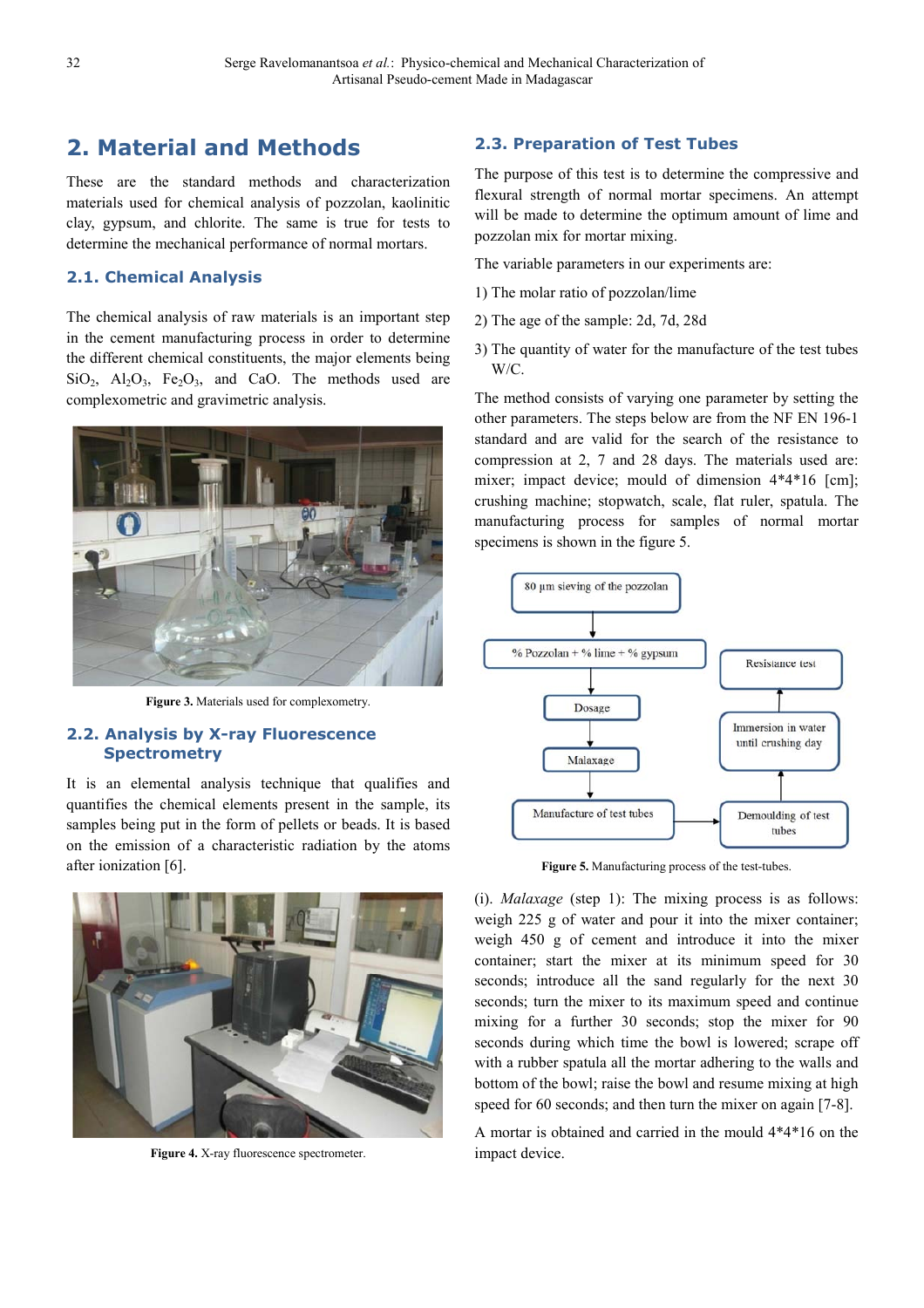

**Figure 6.** Mixer.

(*ii*). *Moulding and compaction* (step 2): The moulding and compacting of the specimens is carried out according to the following procedure: introduce the first layer of mortar into each of the 3 cells, using the large squeegee, taking support on the upper edge of the riser, pull once forwards and once backwards to remove the excess mortar; introduce the second layer and put the impact table back into operation for 60 strokes; disassemble. Then remove the excess mortar with the ruler, taking care not to rotate the mould; smooth the surface of the specimens using the same ruler, then clean the edge of the mould [8].



**Figure 7.** Mould 4\*4\*16 [cm].



**Figure 8.** Shock table.

(*iii*). *Demoulding and storage* (step 3): To carried out the process of demoulding and preservation of the specimens, place the mould in a "cold room" under a temperature of 20°C for 24 hours; remove the mould and immerse the specimens vertically in water at a temperature of 20°C; keep the specimens in the "cold room" according to the duration of the test to be carried out, i.e. 2 days and 28 days [8].



Figure 9. Conservation of test-tubes.

*(iv) The crushing* (step 4): Remove the specimens (after the required time) and allow them to dry for a certain period of time (a few hours); carry out the breaking test on the bending tester by cutting the specimen in half; the breaking load [N] is read directly from the tester. Multiply this value by 0.0025 to obtain the bending strength in [MPa] [8]. Crush each half of the test tube on the compression strength meter. Read the compressive strength directly in [MPa], and average the results of two half test tubes.



Figure 10. Measuring compressive strength.

#### **2.4. Raw Materials**

#### (i). Pozzolan

Pozzolan is a natural rock consisting of basaltic or similarly composed volcanic slag. It has an alveolar structure. The pozzolan is generally red or black, with all intermediate shades. Pozzolan is a light material with a density of less than 1, porous, abrasive, refractory and insulating **[**9**]**. They are natural products of volcanic origin composed essentially of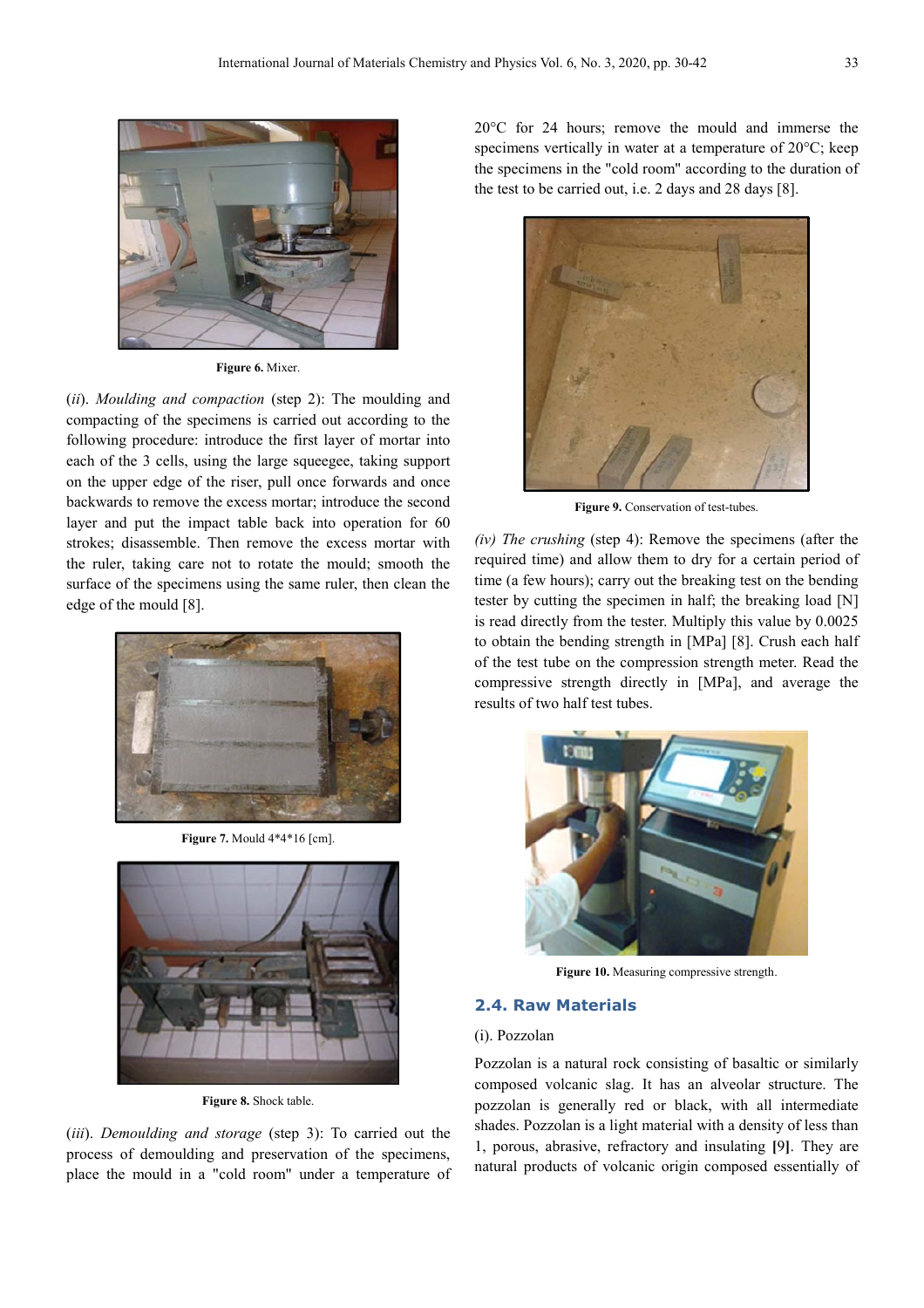silica, alumina and ferric oxide; they are used in cement works for their pozzolanic properties, i.e. the ability to fix lime at room temperature and to form compounds with hydraulic properties. Pozzolanic materials have the characteristic of being able to react more or less quickly with lime. This results mainly in hydrated calcium silicates and/or hydrated calcium aluminates **[**10**]**. The pozzuolana used in this study comes from the Vakinakaratra region in the Betafo district (figure 11). It has black color. Betafo village (19° 50′ 24″ S, 46° 51′ 18″ E) is located 22 kilometers from the spa town of Antsirabe on the road to Morondava.



**Figure 11.** Sampling map.

#### *(ii).* Chlorite

A chlorite is an alumino-silicate mineral of iron or magnesium, generally greenish in colour, and similar to mica in structure and physico-chemical properties.

Chlorites are produced by various mineral reactions, including the decomposition of black mica. Chlorites are hydrated phyllosilicates. They contain medium sized cations. The cations often present are iron, magnesium and aluminium. The interpolar space is filled with a layer composed of Mg and OH. Al is locally replaced by Fe. Chlorites exist in larger crystals in magmatic rocks; they are also formed during the diagenesis of sedimentary rocks. They are found as detrital elements in soils with a mild climate [5].

#### (*iii*). *Kaolin*

Kaolins are white, brittle, refractory clays composed mainly of kaolinite, or aluminum silicates. Originally discovered in China, they are the basis of porcelain manufacture, but are also used in the paper, medical and cosmetics industries [11].

#### (*iv*). *Paddy ball ash*

The rice husk is the outer part covering the grain of rice (paddy). It produces many uses: cattle feed, fertilizer in agriculture, additive in cement or lime as a pozzolanic material, fuel, etc because of its treatment problem and its low cost. Its mass and composition depend on the variety of rice cultivated, the geographical area, the season, the cultivation methods, etc... The rice husk is composed of 70 to 80% organic matter (mainly cellulose, lignin, pentosan and a small amount of proteins and vitamins) and inorganic mineral matter including silica. The latter is dispersed in the organic matter and concentrated on the outer part of the husk. If the rice husk is calcined at a defined temperature, it is transformed into an ash with a high content of reactive amorphous silica. The latter can thus be used as a pozzolan to enhance the durability and strength of cement-based (or limebased) composites [7].

### **2.5. Sample Preparation**

The basic operations we have adopted for the preparation of pozzolans are as follows [12]:

#### (*i*). *Drying*

Drying consists of drying the samples in ovens. The purpose of this operation is to remove by vaporization the liquid that impregnates a solid. The temperature of the oven is about 105°C and the drying time is 24 hours.

#### (*ii*). *Manual crushing*

Crushing is also called coarse crushing. In our case, it is carried out manually with a hammer to obtain pieces of more or less small size of about 3 mm. This step is necessary to facilitate the work of the crusher Crushing is also called coarse crushing. In our case, it is carried out manually with a hammer to obtain pieces of more or less small size of about 3mm. This step is necessary to facilitate the work of the crusher.

#### (*iii*). *Crushing*

It consists in crushing the previously crushed sample manually with a jaw crusher to reduce the granulometry to 2.5 mm.

#### (*iv*). *Grinding*

This grinding operation brings the solids to dimensions of around 80  $\mu$ m. Grinding is almost identical to the crushing operation, but it is the size of the products that differs. The grinding operation was carried out at the 'National mining Office and Strategic industries (OMNIS)'. It is carried out by balls whose mode of operation is by percussion or impact or wear by friction, or abrasion or attrition.

#### (*v*). *Sieving*

It is an operation of mechanical grading of grains of solid matter of various shapes and sizes by presenting these grains on surfaces provided with openings that allow fragments smaller than the openings to pass through and retain those that are too large. The devices used are called "Sieve" or "Automatic Vibrator". These sieves are made of fine squaremeshed cloths or square openings. The part of the aggregate that has passed through the sieve is called a sieve or sieve board. And the part that remained on the sieve for this part of the aggregates is called reject. The total weight of the fractions remaining on each sieve after sieving allows the analysis of the product.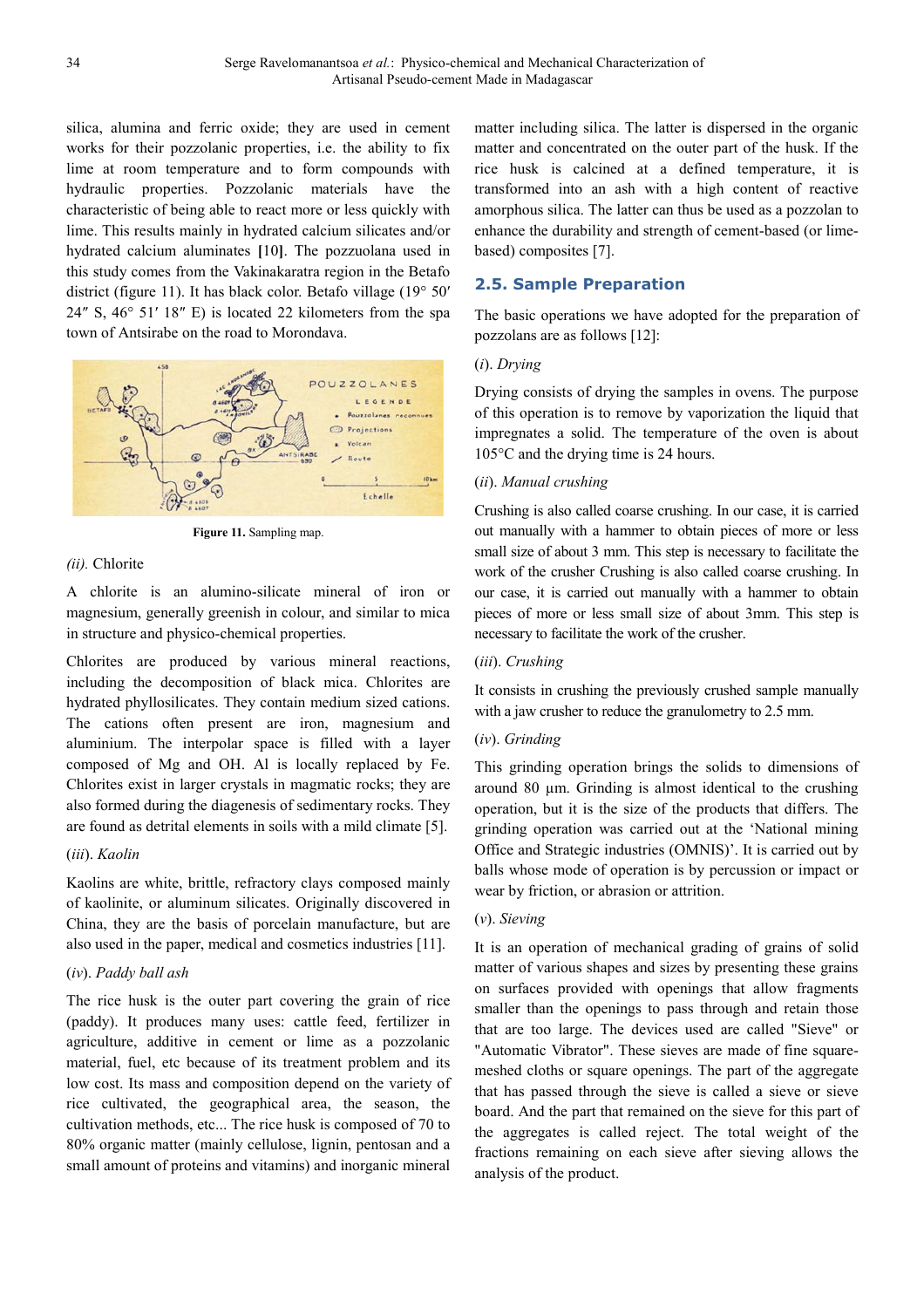# **3. Results and Discussion**

analyses of lime, pozzolan, machefer, kaolinitic clay and calcined chlorite.

Tables 1, 2, 3, 4, 5 and 6 present the results of the chemical

|                                                                  |                  |                  |                                | <b>Table 1.</b> Chemical characteristics of lime (in % by mass).              |                                |                  |                  |                   |                   |         |       |
|------------------------------------------------------------------|------------------|------------------|--------------------------------|-------------------------------------------------------------------------------|--------------------------------|------------------|------------------|-------------------|-------------------|---------|-------|
| <b>Compounds</b>                                                 | SiO <sub>2</sub> | $Al_2O_3$        | Fe <sub>2</sub> O <sub>3</sub> | CaO                                                                           |                                | MgO              | TiO <sub>2</sub> | $P_2O_5$          | Na <sub>2</sub> O | MnO     | PF    |
| Percentage $(\% )$                                               | 5.21             | 0.99             | 0.45                           | 49.77                                                                         |                                | 20.07            | 0.07             | 0.04              | 0.15              | 0.03    | 23.22 |
|                                                                  |                  |                  |                                | <b>Table 2.</b> Chemical Characteristics of Pozzolans (in % by mass).         |                                |                  |                  |                   |                   |         |       |
| Compounds                                                        | SiO <sub>2</sub> | $Al_2O_3$        | Fe <sub>2</sub> O <sub>3</sub> | CaO                                                                           |                                | MgO              | TiO <sub>2</sub> | $P_2O_5$          | Na <sub>2</sub> O | $K_2$ O | PF    |
| Percentage $(\% )$                                               | 41.54            | 13.63            | 11.92                          | 11.82                                                                         |                                | 10.15            | 3.16             | 0.22              | 0.15              | 1.88    | 5.53  |
| <b>Table 3.</b> Chemical characteristics of slag (in % by mass). |                  |                  |                                |                                                                               |                                |                  |                  |                   |                   |         |       |
| <b>Compounds</b>                                                 | SiO <sub>2</sub> | $Al_2O_3$        | Fe <sub>2</sub> O <sub>3</sub> | CaO                                                                           | MgO                            | TiO <sub>2</sub> | $P_2O_5$         | Na <sub>2</sub> O | $K_2$ O           | MnO     | PF    |
| Percentage $(\% )$                                               | 37.28            | 12.22            | 15.97                          | 14.91                                                                         | 7.46                           | 5.81             | 1.94             | 0.92              | 1.02              | 0.31    | 2.16  |
|                                                                  |                  |                  |                                | <b>Table 4.</b> Chemical characteristics of kaolinitic clay (in % by weight). |                                |                  |                  |                   |                   |         |       |
| Compounds                                                        |                  | SiO <sub>2</sub> | $Al_2O_3$                      |                                                                               | Fe <sub>2</sub> O <sub>3</sub> |                  | MgO              |                   | TiO <sub>2</sub>  | PF      |       |
| Percentage $(\% )$                                               |                  | 39.80            | 41.30                          |                                                                               | traces                         |                  | 1.40             |                   | 1.20              | 14.60   |       |
|                                                                  |                  |                  |                                | <b>Table 5.</b> Chemical characteristics of chlorite (in % by mass).          |                                |                  |                  |                   |                   |         |       |
| Compounds                                                        |                  | SiO <sub>2</sub> |                                | Fe <sub>2</sub> O <sub>3</sub>                                                |                                | $Al_2O_3$        |                  | CaO               | TiO <sub>2</sub>  |         | MgO   |
| Percentage $(\% )$                                               |                  | 46.50            |                                | 5.50                                                                          |                                | 35.50            |                  | 0.10              | 0.50              |         | 4.50  |
| Table 6. Chemical characteristics of paddy ball ashes.           |                  |                  |                                |                                                                               |                                |                  |                  |                   |                   |         |       |
| Compounds                                                        |                  | SiO <sub>2</sub> | $Al_2O_3$                      |                                                                               | Fe <sub>2</sub> O <sub>3</sub> |                  | CaO              |                   | MgO               | PF      |       |
| Percentage $(\% )$                                               |                  | 90.74            | 1.38                           |                                                                               | 0.83                           |                  | 1.67             |                   | 1.38              | 4.00    |       |

Table 7 gives the results on the optimization of pozzolan pseudo-cement lime content.

**Table 7.** Optimization of pozzolan pseudo-cement lime content.

| <b>Physical characteristics</b> |                          |                   |                   |                   |                   |                   |
|---------------------------------|--------------------------|-------------------|-------------------|-------------------|-------------------|-------------------|
| <b>Characteristics</b>          | $P_{90}C_5G_5$           | $P_{80}C_{15}G_5$ | $P_{70}C_{25}G_5$ | $P_{60}C_{35}G_5$ | $P_{50}C_{45}G_5$ | $P_{40}C_{55}G_5$ |
| Apparent density                | 0.989                    | 0.985             | 0.955             | 0.921             | 0.903             | 0.835             |
| Specific weight                 | 2.85                     | 2.81              | 2.78              | 2.72              | 2.71              | 2.33              |
| Blaine specific surface area    |                          |                   |                   | 3740              |                   |                   |
| Mixing water                    | 27.7                     | 29.0              | 31.8              | 37.5              | 41.2              | 46.2              |
| Start of setting                | 04h31                    | 04h00             | 02h36             | 01h16             | 58mn              | $45$ mn           |
| End of catch                    | 07h03                    | 06h00             | 03h47             | 02h03             | 01h30             | 01h10             |
| Mechanical characteristics      |                          |                   |                   |                   |                   |                   |
| Characteristics                 | $P_{90}C_{5}G_{5}$       | $P_{80}C_{15}G_5$ | $P_{70}C_{25}G_5$ | $P_{60}C_{35}G_5$ | $P_{50}C_{45}G_5$ | $P_{40}C_{55}G_5$ |
| Compression resistance          |                          |                   |                   |                   |                   |                   |
| 2 days in MPa                   | 1.2                      | 1.4               | 2.1               | 2.7               | 2.0               | 1.4               |
| 7 days in MPa                   | 1.2                      | 2.4               | 3.5               | 4.8               | 3.0               | 2.6               |
| 28 days in MPa                  | 0.5                      | 2.1               | 3.7               | 5.0               | 3.9               | 3.2               |
| Resistance to bending           |                          |                   |                   |                   |                   |                   |
| 2 days in MPa                   | 0.2                      | 0.3               | 0.5               | 0.7               | 0.5               | 0.3               |
| 7 days in MPa                   | 0.2                      | 0.6               | 1.0               | 1.4               | 0.8               | 0.7               |
| 28 days in MPa                  | $\overline{\phantom{a}}$ | 0.5               | 1.1               | 1.5               | 1.3               | 1.5               |

Table 7 revealed that, for optimum mixing, simple compressive strength reaches 5 MPa at 28 days. At this age, whatever the percentage of lime incorporated, depending on the moulding water content, the study of the compressive strength shows that it is maximum for the water/solid ratio = 0.55. During the optimization of the mixing water we cannot go below the value water/solid  $= 0.50$  because the mixer makes a deafening noise due to the decrease of the water quantity.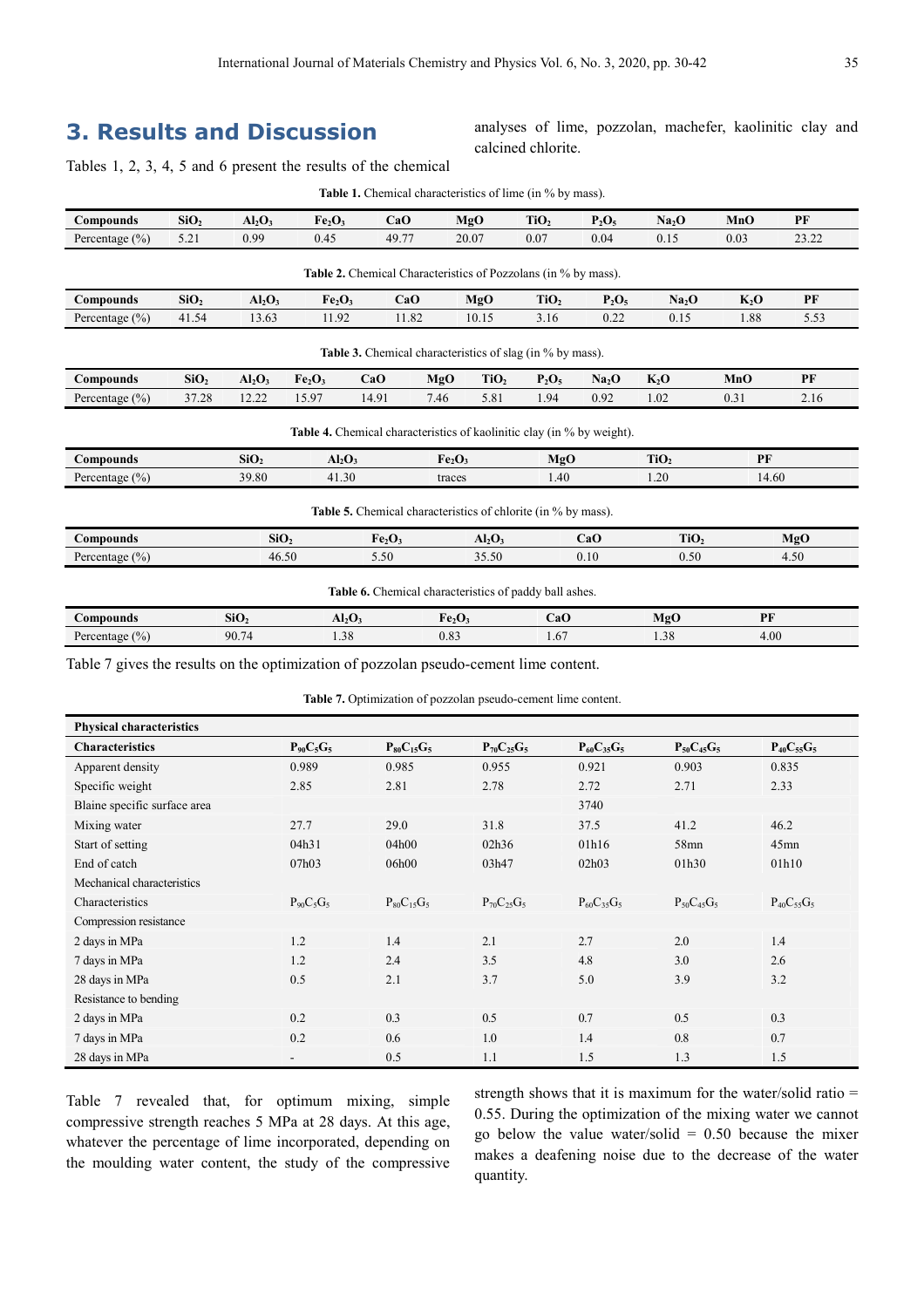| <b>Physical characteristes</b> |                          |                   |                   |                   |                          |                   |
|--------------------------------|--------------------------|-------------------|-------------------|-------------------|--------------------------|-------------------|
| <b>Characteristics</b>         | $M_{90}C_5G_5$           | $M_{80}C_{15}G_5$ | $M_{70}C_{25}G_5$ | $M_{60}C_{35}G_5$ | $M_{50}C_{45}G_5$        | $M_{40}C_{55}G_5$ |
| Specific Weight                | 2.97                     | 2.95              | 2.93              | 2.91              | 2.90                     | 2.89              |
| Blaine specific surface area   |                          |                   | 3664              |                   |                          |                   |
| Mixing water                   | 20.00                    | 25.20             | 28.00             | 33.10             | 39.00                    | 43.46             |
| Start of setting               | 04h52                    | 05h00             | 01h57             | 20 <sub>mn</sub>  | 16mn                     | $13$ mn           |
| End of catch                   | 07h50                    | 07h40             | 04h15             | 01h30             | 50 <sub>mn</sub>         | $34$ mn           |
| Mechanical characteristics     |                          |                   |                   |                   |                          |                   |
| Characteristics                | $M_{90}C_5G_5$           | $M_{80}C_{15}G_5$ | $M_{70}C_{25}G_5$ | $M_{60}C_{35}G_5$ | $M_{50}C_{45}G_5$        | $M_{40}C_{55}G_5$ |
| Compression resistance         |                          |                   |                   |                   |                          |                   |
| 2 days in MPa                  | 1.5                      | 2.3               | 2.4               | 2.5               | 1.8                      | 1.3               |
| 7 days in MPa                  | 1.7                      | 4.6               | 4.9               | 4.8               | 4.6                      | 4.1               |
| 28 days in MPa                 | 0.6                      | 5.5               | 6.1               | 5.9               | 5.8                      | 6.2               |
| Resistance to bending          |                          |                   |                   |                   |                          |                   |
| 2 days in MPa                  | 0.4                      | 0.4               | 0.5               | 0.5               | $\overline{\phantom{a}}$ | $\sim$            |
| 7 days in MPa                  | 0.5                      | 1.3               | 1.3               | 1.3               | 1.1                      | 1.3               |
| 28 days in MPa                 | $\overline{\phantom{0}}$ | 1.4               | 1.5               | 1.4               | 1.1                      | 2.1               |

**Table 8.** Optimization results of machefer pseudo-cement lime content.

Table 8 displays the results on the optimization of machefer pseudo-cement lime content.

As can be seen in Table 8, on the 28th day, the optimal proportion of lime that gives the maximum resistances is equal to 25% and 55%. For the optimum mix, the compressive strength reaches 6.1 MPa and 6.2MPa at 28 days. At this age, whatever the percentage of combined lime, depending on the moulding water content, the study of the compressive strength shows that it is maximum for the Water/Solid ratio  $= 0.49$ . We have also noted that quicklime brings an improvement on the mechanical resistance of the pseudo-machefer cement, 5% in lime corresponds to a resistance of 0.6 MPa on the 28th day while 55% in lime, the compressive resistance becomes 6.2 MPa.

The present research work made it possible to optimize the quantity of lime to be incorporated into the metakaolin and led to the results summarized in Table 9.

| Table 9. Lime content optimization results of pseudo-metakaolin cement. |  |  |  |
|-------------------------------------------------------------------------|--|--|--|
|-------------------------------------------------------------------------|--|--|--|

| <b>Physical characteristics</b> |                 |                    |                    |                    |                    |                    |
|---------------------------------|-----------------|--------------------|--------------------|--------------------|--------------------|--------------------|
| <b>Characteristics</b>          | $MK_{90}C_5G_5$ | $MK_{80}C_{15}G_5$ | $MK_{70}C_{25}G_5$ | $MK_{60}C_{35}G_5$ | $MK_{50}C_{45}G_5$ | $MK_{40}C_{55}G_5$ |
| Specific Weight                 | 2.42            | 2.44               | 2.47               | 2.51               | 2.53               | 2.57               |
| Blaine specific surface area    |                 |                    |                    |                    | 3889               |                    |
| Mixing water                    | 58.10           | 55.92              | 53.67              | 56.30              | 51.10              | 49.20              |
| Start of setting                | 07h05           | 08h13              | 07h27              | 04h15              | 03h50              | 02h38              |
| End of catch                    | 12h54           | 11h48              | 10h13              | 06h20              | 05h47              | 04h10              |
| Mechanical characteristics      |                 |                    |                    |                    |                    |                    |
| Characteristics                 | $MK_{90}C_5G_5$ | $MK_{80}C_{15}G_5$ | $MK_{70}C_{25}G_5$ | $MK_{60}C_{35}G_5$ | $MK_{50}C_{45}G_5$ | $MK_{40}C_{55}G_5$ |
| Compression resistance          |                 |                    |                    |                    |                    |                    |
| 2 days in MPa                   | 1.2             | 3.5                | 3.5                | 3.8                | 3.2                | 2.2                |
| 7 days in MPa                   | 1.3             | 9.2                | 11.4               | 10.7               | 10.9               | 10.4               |
| 28 days in MPa                  | 1.5             | 10.0               | 14.2               | 13.3               | 16.3               | 10.8               |
| Resistance to bending           |                 |                    |                    |                    |                    |                    |
| 2 days in MPa                   |                 | 0.9                | 0.9                | 0.8                | 0.9                | 0.5                |
| 7 days in MPa                   | ۰.              | 2.3                | 2.0                | 2.0                | 2.4                | 1.9                |
| 28 days in MPa                  | ۰               | 1.8                | 2.4                | 2.1                | 3.1                | 2.4                |

Table 9 revealed that, on the 28th day, the optimal quantity of lime that gives the optimal resistances is equal to 45%. For the optimum mix, the compressive strength reaches 16.3 MPa on day 28. At this age, whatever the percentage of lime incorporated, according to the moulding water content, the study of the compressive strength shows that it is maximum for the Water/Solid ratio  $= 0.64$ .

The results of mechanical tests on mixtures of calcined chlorite and rice husk ashes are gathered in Table 10.

**Table 10.** Results of mechanical tests on mixtures of calcined chlorite and rice husk ashes.

| <b>Manufactured binders</b>         |                  |                 |                 |          | Control binders |                          |                          |
|-------------------------------------|------------------|-----------------|-----------------|----------|-----------------|--------------------------|--------------------------|
| <b>Compression resistance (MPa)</b> |                  |                 |                 |          |                 |                          |                          |
| Ages of the test tubes (MPa)        |                  | <b>CC-CBR10</b> | <b>CC-CBR20</b> | CC-CBR30 | CC-CBR40        | Natural cement           | MC 12.5                  |
|                                     | Without addition | .00             | 4.00            | 4.35     | 3.00            | $\overline{\phantom{0}}$ | $\overline{\phantom{0}}$ |
| 2 days                              | With addition    | 3.50            | 1.75            | 2.10     | .60             | $\sim$                   | $\overline{\phantom{0}}$ |
| 7 days                              | Without addition | 11.00           | 12.00           | 13.85    | 9.00            | -                        | -                        |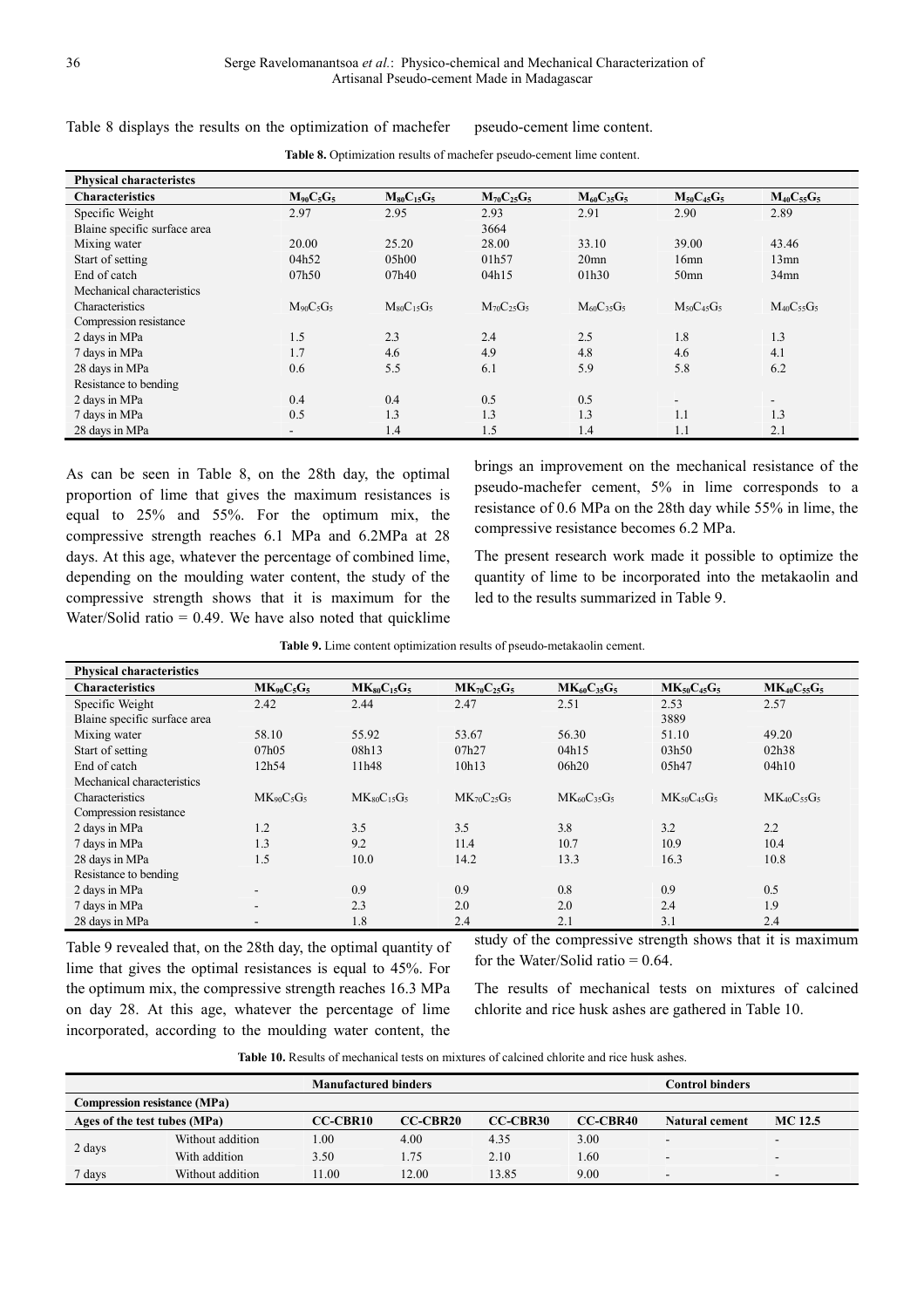|                                     |                  | <b>Manufactured binders</b> |                 |          |          |                          |                          |  |
|-------------------------------------|------------------|-----------------------------|-----------------|----------|----------|--------------------------|--------------------------|--|
| <b>Compression resistance (MPa)</b> |                  |                             |                 |          |          |                          |                          |  |
| Ages of the test tubes (MPa)        |                  | <b>CC-CBR10</b>             | <b>CC-CBR20</b> | CC-CBR30 | CC-CBR40 | <b>Natural cement</b>    | <b>MC</b> 12.5           |  |
|                                     | With addition    | 9.50                        | 11.50           | 12.00    | 8.00     | $\overline{\phantom{a}}$ | -                        |  |
| 28 days                             | Without addition | 19.25                       | 20.00           | 21.75    | 16.25    | 19.00                    | 12.50                    |  |
|                                     | With addition    | 18.00                       | 19.10           | 20.50    | 16.75    | $\overline{\phantom{a}}$ | $\overline{\phantom{a}}$ |  |
| Resistance to bending (MPa)         |                  |                             |                 |          |          |                          |                          |  |
|                                     | Without addition | 2.50                        | 2.00            | 2.13     | 0.98     | $\overline{\phantom{a}}$ | -                        |  |
| 2 days                              | With addition    |                             | 1.50            | 1.63     | 0.40     |                          | -                        |  |
|                                     | Without addition | 3.00                        | 4.00            | 4.25     | 2.00     | $\overline{\phantom{a}}$ | -                        |  |
| 7 days                              | With addition    | 2.75                        | 3.50            | 4.00     | 1.50     | $\overline{\phantom{0}}$ | -                        |  |
|                                     | Without addition | 3.75                        | 4.50            | 4.80     | 2.25     | $\overline{\phantom{a}}$ | -                        |  |
| 28 days                             | With addition    | 3.50                        | 4.00            | 4.75     | 2.00     | $\overline{\phantom{a}}$ | $\qquad \qquad$          |  |

For these mixes, the mortar resistance at day 28, at young ages on binders without and with addition varies from 16.45 to 21.75 MPa depending on the amount of addition. We have obtained natural cement and a masonry cement: The CC-CBR40 binder with 5% addition is of masonry cement class MC12.5. The binders CC-CBR10, CC-CBR20, CC-CBR30 without additive are of the natural cement class. The optimum quantity of the mixture of calcined chlorite and rice husk ash is in the ratio (70-30) to obtain a good binder. The values obtained for mixtures with gypsum are small compared to mixtures without additions, since free lime does not react with silica and iron oxide in chlorite. The addition of CBR 10%, 20%, 30% increases the compressive strength of the binder but at 40% it decreases the compressive strength of the binder. The temperature evolution of different materials is given in Table 11.

**Table 11.** Temperature evolution as a function of mechanical resistance.

| Temperature $(^{\circ}C)$ |         | $\bf{0}$ | 25   | 55   | <b>Observation</b> |
|---------------------------|---------|----------|------|------|--------------------|
| Pozzolan                  | Rt(MPa) | 1.4      | 1.5  | 1.3  |                    |
|                           | Rc(MPa) | 4.8      | 4.9  | 4.6  | $P_{60}C_{35}G_5$  |
|                           | Rt(MPa) | 2.0      | 2.1  | 1.5  |                    |
| Machefer                  | Rc(MPa) | 6.1      | 6.2  | 5.7  | $M_{40}C_{55}G_5$  |
|                           | Rt(MPa) | 2.8      | 3.2  | 2.6  |                    |
| Metakaolin                | Rc(MPa) | 15.9     | 16.4 | 15.1 | $MK_{50}C_{45}G_5$ |
| Calcined Chlorite         | Rt(MPa) | 3.6      | 4.7  | 4.5  |                    |
|                           | Rc(MPa) | 18.0     | 21.3 | 19.2 | $CC_{30}C_{70}$    |



Figure 12. Temperature variation as a function of the mechanical resistance of the binders.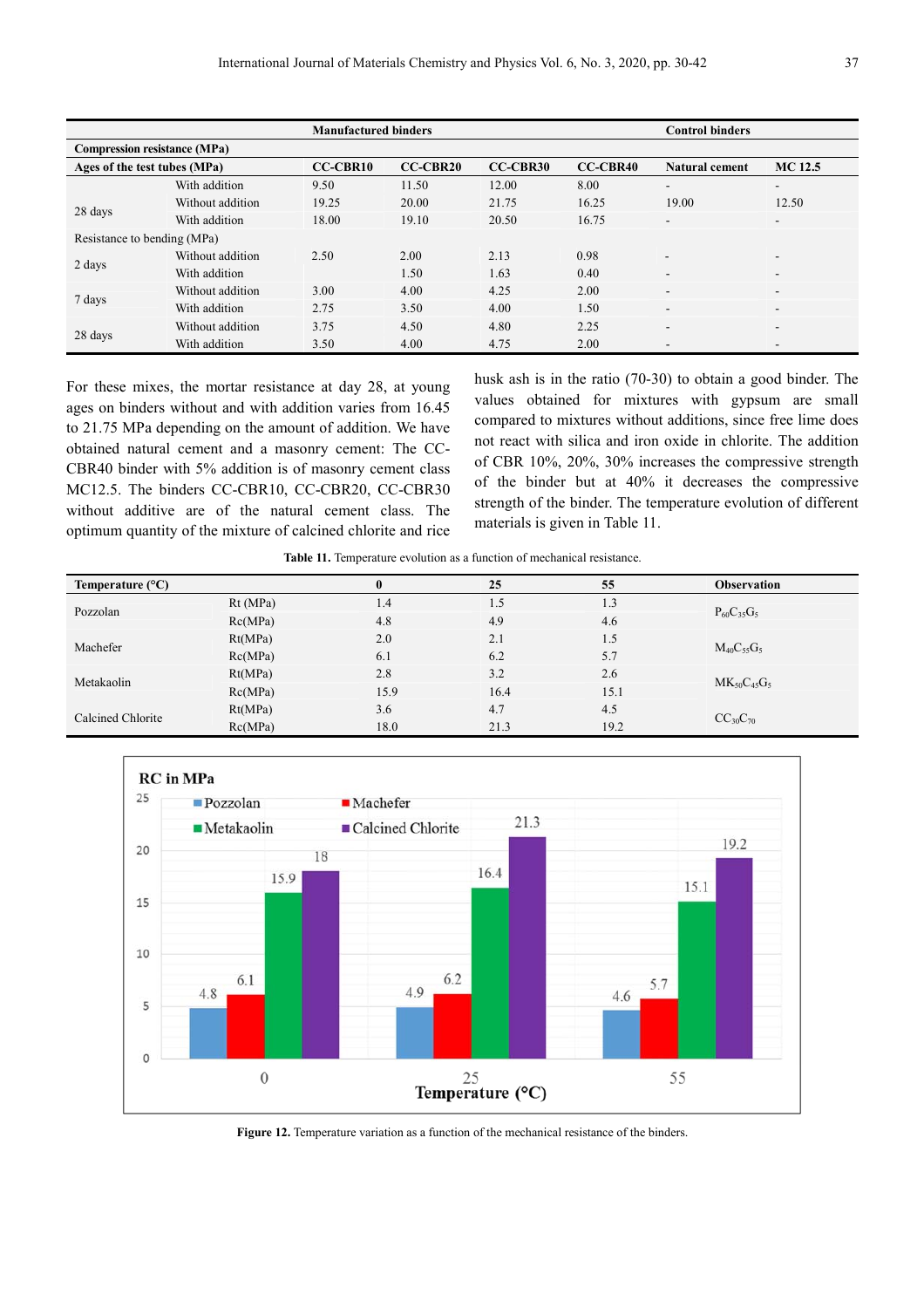

**Figure 13.** Variation of mass loss as a function of the number of days of immersion in the 5% pozzolanic cement HCl solution.



**Figure 14.** Variation of mass loss as a function of the number of days of immersion in the 5% pozzolanic cement NaOH solution.

The results obtained in this study revealed that the importance of the degree of aggressiveness of the acidic environment on the durability of mortars. Also, a total alteration of the specimens in the case of pozzolan and machefer on the 10th day and a small loss of mass in the case of metakaolin and calcined chlorite were observed. The loss of mass of pseudo-cement is due to the fact that, after hydration, the pseudo-cement gives part of the free calcium hydroxide  $Ca(OH)_2$  which can be leached out internally when subjected to acid. These soluble calcium salts are easily removed from the mortar and thus weaken the structure of the whole. The chemical attack for specimens immersed in hydrochloric acid is much more significant compared to that in sodium hydroxide solution,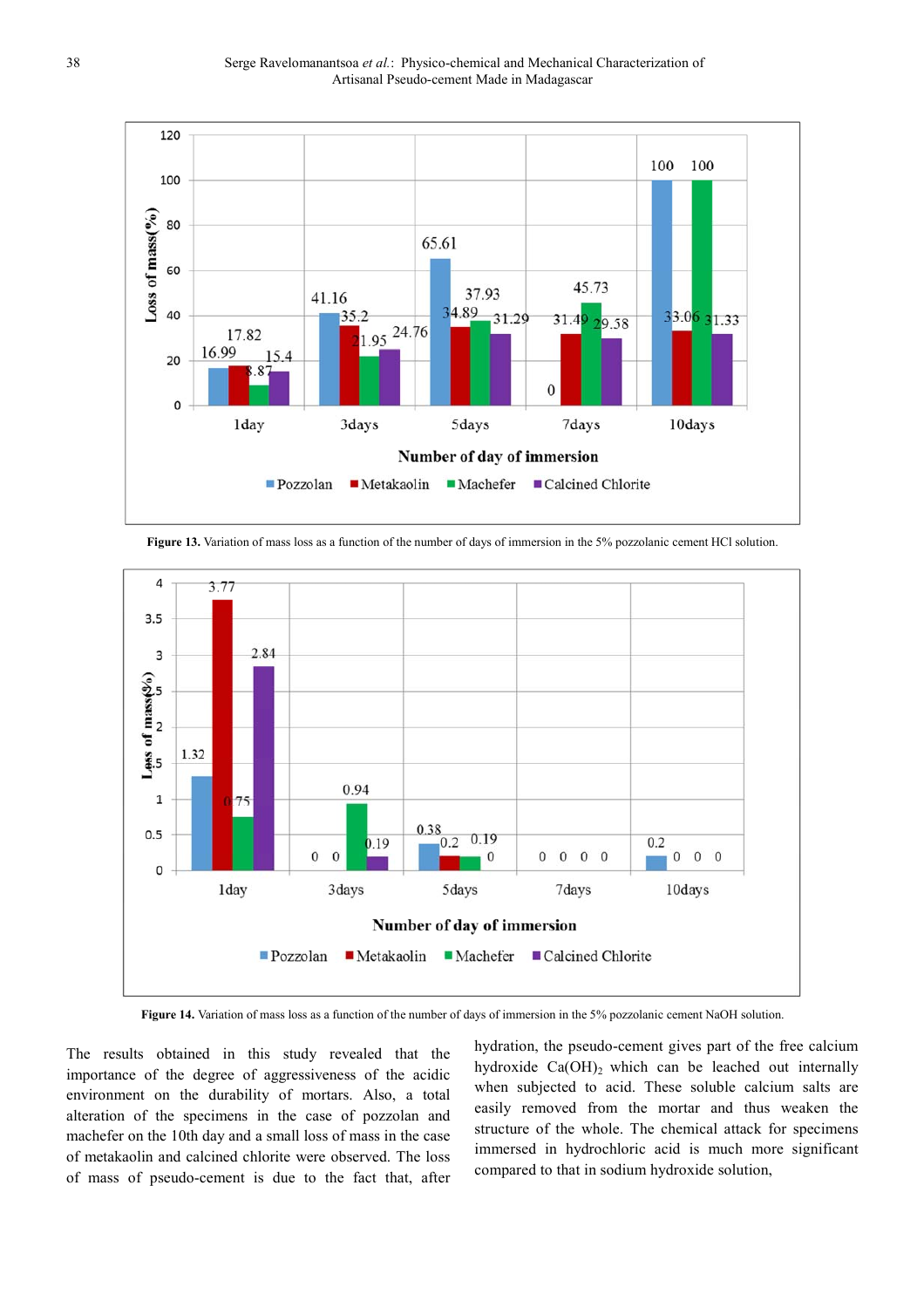The consequences of acid attack can be very significant. First of all, the formation of expansive products often leads to problems of cracking and alteration of the coating, then the dissolution of these products, which affects the resistance of

Percentage of water (%)

the coating.

The analyses carried out on water absorption tests on pozzolan samples show that they retain little water (Figure 15).



**Figure 15.** Water absorption of pseudo-cement.

Cement is an essential material for construction, which is one of the world's leading industries and one of the largest employers. Of vital importance for housing and basic infrastructure, the cement industry plays a key role in economic development and poverty reduction in emerging and developing countries. Cement production remains fundamentally local, except for some fragmented markets such as those in sub-Saharan Africa. It requires heavy investments that require financing and long-term profitability that are difficult to access in developing countries. There is therefore a need to promote new local materials for the construction of basic infrastructures in Africa**.** Developing our local resources is an essential phase for the economic take-off of the African continent. Indeed, countries of sub-Saharan Africa are characterized by low human development and by a high incidence of poverty. Most of these countries are failing to develop an efficient supply of local resources that would contribute to rapid poverty reduction. This study therefore proposes the valorization of local resources (pozzolanic materials) as substitute materials for clinker for the production of cement. To do so, the quality of the raw material resources must be evaluated before beginning this cement manufacturing process. The chemical analysis of all raw materials used in this study reveals the presence of oxides such as  $SiO_2$ ,  $Al_2O_3$ ,  $CaO$ ,  $Fe_2O_3$ ,  $MgO$ , etc in good proportion, suggesting their use as substitution materials of Portland cement clinker. The oxide found in very large quantities in all raw materials is  $SiO<sub>2</sub>$  (90.74% in paddy ball ashes).



Figure 16. Cement manufacturing process of Pseudo-cement.

However, the use of alternative raw materials brings other additional impurities such as the oxides of phosphorus,

titanium, sodium or manganese. These impurities have been evaluated and their small values range from 0.31 to 5.81% do not make these substitution materials poor  $[13-16]$ . TiO<sub>2</sub> is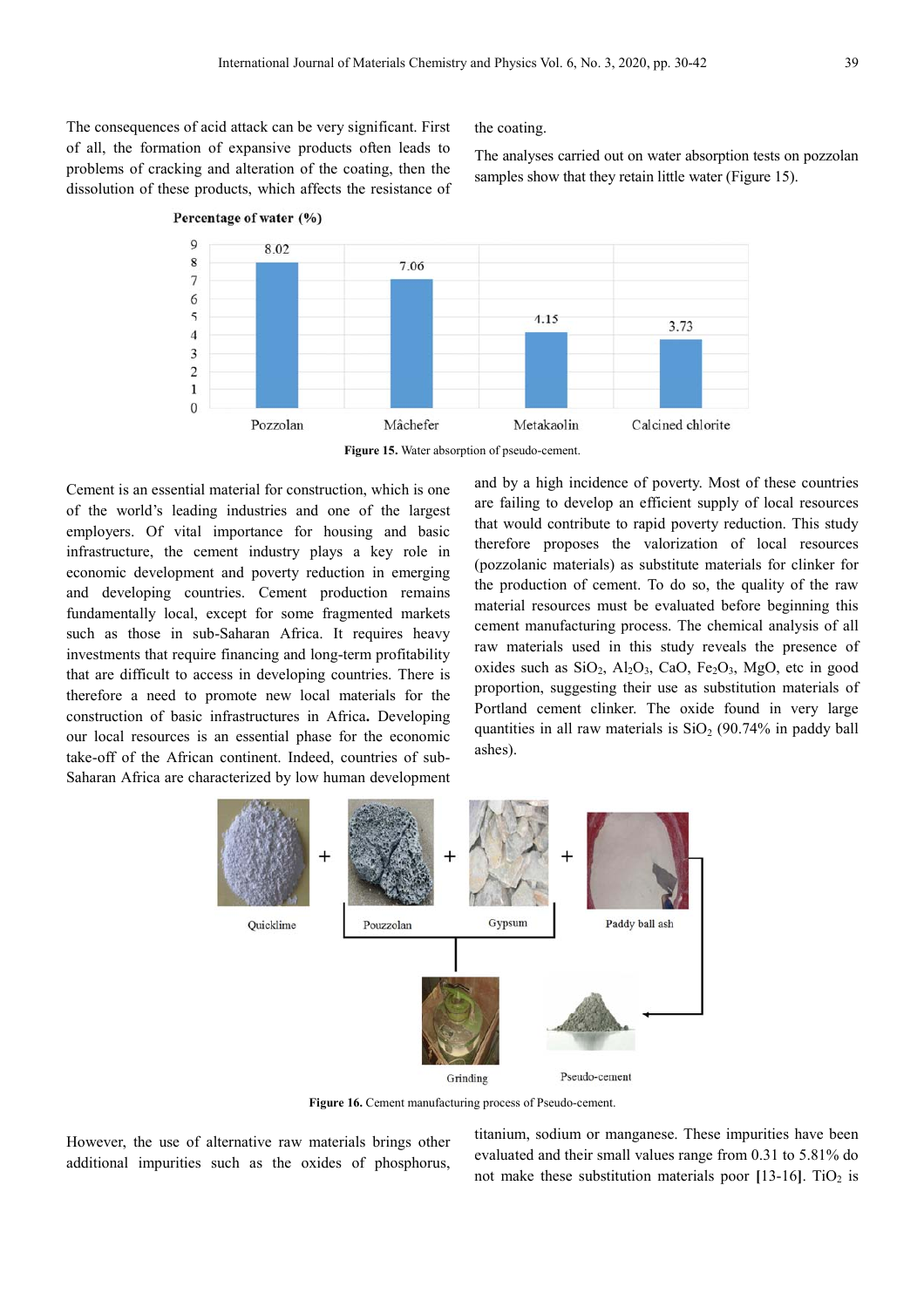the very largest impurity in all of these raw materials. The foundation of the clinkerization process is largely determined by the chemistry (chemical analysis) and the process engineering. This latter concerns the physical characteristics and the mechanical characteristics (i.e. compression resistance and resistance to bending) of the raw materials. The decrease in mechanical resistance in raw material is generally due to  $P_2O_5$  mass percentages greater than 1% [17-19]**.** The results obtained for all raw materials investigated

suggest their use as clinker in the cement production, except for slag where  $P_2O_5$  is evaluated at 1.94%.

1) Comparison between the classic cement manufacturing process and that of pseudo-cement

The manufacturing process of the pseudo-cement can be schematized as follows:

While for the classic cement, the manufacturing can be represented by the following scheme:



Figure 17. Cement manufacturing process of classic cement.

2) Comparison between Portland cement and our pseudo-cement

The following table summarizes and compares Portland cement with our new pseudo-cement binder based on quicklime + pozzolan + paddy hull ash. The comparison is based on the technical, economic and environmental characteristics.

| <b>Characteristics</b>  | Pouzzolan                                         | Machefer                                          | Kaolinitic clay                                      | <b>Calcined chlorite</b>                          | <b>Portland cement</b>                                           |  |
|-------------------------|---------------------------------------------------|---------------------------------------------------|------------------------------------------------------|---------------------------------------------------|------------------------------------------------------------------|--|
| Raw material            | Pozzolan, Lime,                                   | Machefer, lime                                    | Clay, Lime, gypsum                                   | Chlorite, Lime, gypsum,                           | Limestone, clay, gypsum                                          |  |
|                         | gypsum                                            | gypsum                                            |                                                      | paddy husk ash                                    |                                                                  |  |
| Cooking temperature     | $850^{\circ}$ C                                   | $850^{\circ}$ C                                   | $750^{\circ}$ C                                      | $850^{\circ}$ C                                   | $1450^{\circ}$ C                                                 |  |
| Specific weight         | 2.72                                              | 2.93                                              | 2.53                                                 |                                                   | 2.94                                                             |  |
| Blaine specific surface | 3740                                              | 3664                                              | 3889                                                 | $\blacksquare$                                    | 4377                                                             |  |
| Mixing water            | 37.5                                              | 28.0                                              | 51.1                                                 | 42.0                                              | 35.8                                                             |  |
| Start of setting        | 01h16                                             | 01h57                                             | 03h50                                                |                                                   | 03h53                                                            |  |
| End of setting          | 02h03                                             | 04h15                                             | 05h47                                                | $<$ 24h                                           |                                                                  |  |
| Compression resistances |                                                   |                                                   |                                                      |                                                   |                                                                  |  |
| 2 days in MPa           | 2.7                                               | 2.4                                               | 3.2                                                  | 4.4                                               | 6.0                                                              |  |
| 7 days in MPa           | 4.8                                               | 4.9                                               | 10.9                                                 | 13.9                                              | 15.3                                                             |  |
| 28 days in MPa          | 5.0                                               | 6.1                                               | 16.3                                                 | 21.8                                              | 24.8                                                             |  |
| Resistance to flexion   |                                                   |                                                   |                                                      |                                                   |                                                                  |  |
| 2 days in MPa           | 0.7                                               | 0.5                                               | 0.9                                                  | 2.13                                              |                                                                  |  |
| 7 days in MPa           | 1.4                                               | 1.3                                               | 2.4                                                  | 4.3                                               |                                                                  |  |
| 28 days in MPa          | 1.5                                               | 1.5                                               | 3.1                                                  | 4.8                                               |                                                                  |  |
| Fire resistance         | Resists at 700°C                                  | Resists at 700°C                                  | Resists at 800°C                                     | Resists at 800°C                                  | Resists at 800°C                                                 |  |
| Corrosion resistance    | Mortars are dissolved in<br>an acidic environment | Mortars are dissolved in<br>an acidic environment | Mortars are<br>dissolved in an<br>acidic environment | Mortars are dissolved in<br>an acidic environment | Mortars are dissolved in<br>an acidic environment                |  |
| Durability or longevity | Mortars remain stable<br>over time                | Mortars remain stable<br>over time                | Mortars remain<br>stable over time                   | Mortars remain stable<br>over time                | Mortars remain stable<br>over time                               |  |
| Technology              | Use of techniques under<br>simple conditions      | Use of techniques under<br>simple conditions      | Use of techniques<br>under simple<br>conditions      | Use of techniques under<br>simple conditions      | Cement factories use<br>modern and sophisticated<br>technologies |  |
| $CO2$ emissions         | Low level of CO <sub>2</sub>                      | Low level of CO <sub>2</sub>                      | Low level of CO <sub>2</sub>                         | Low level of $CO2$                                | High level of $CO2$                                              |  |

**Table 12.** Comparison between Portland cement and pseudo-cement.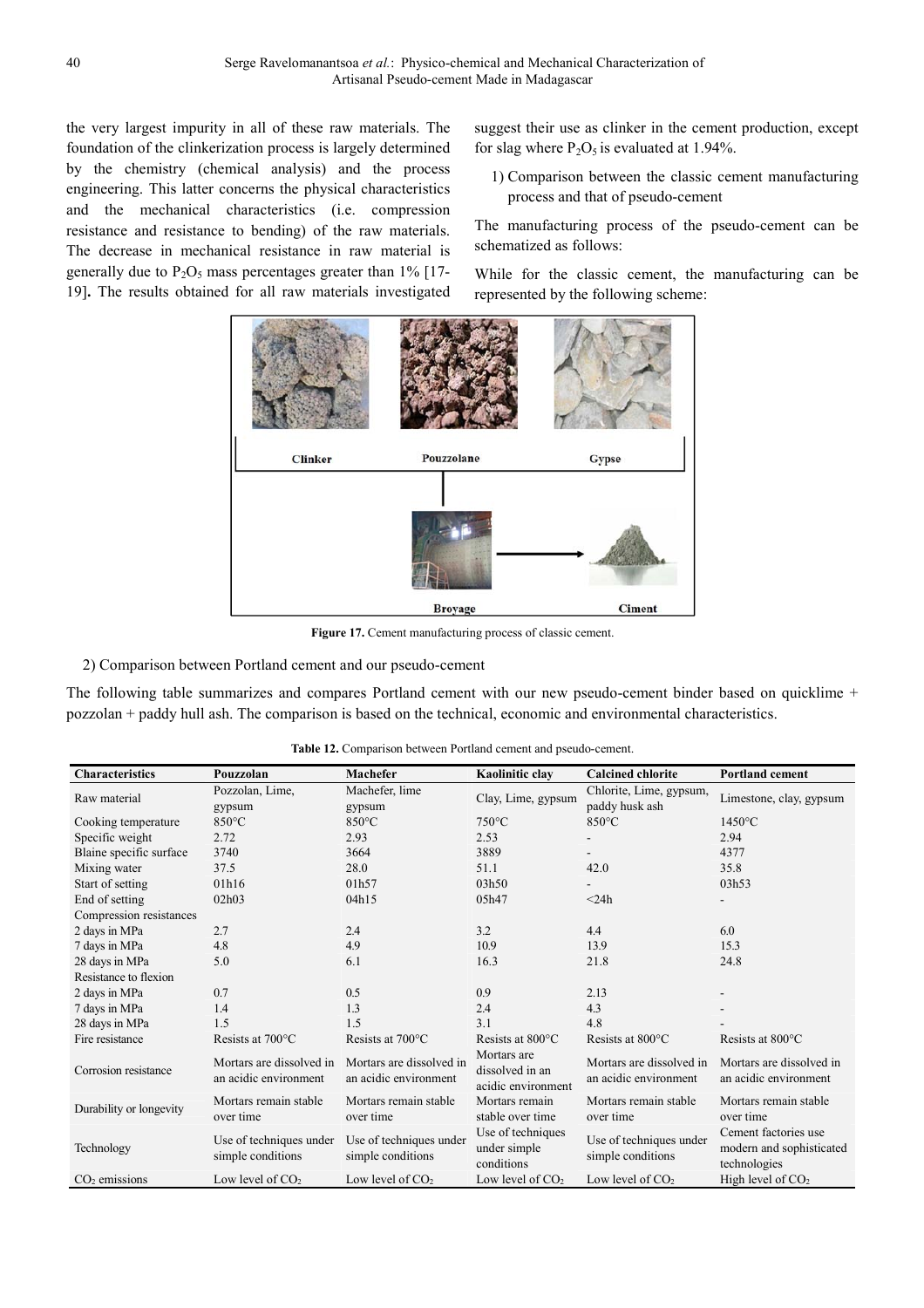Making pozzolan based pseudo-cement solves environmental problem and reduces  $CO<sub>2</sub>$  emissions in the cement plant. Like all research, the realization of the pseudo-cement manufacturing plant required techniques under simple conditions, that is to say, it does not require sophisticated technologies. The results obtained in this study show that the pseudo-cement has similar qualities to the control cement.

In terms of energy, the manufacture of pseudo-cement consumes less energy (850°C) compared to conventional cement (1450°C).

## **4. Conclusion and Suggestions**

The present work has shown that it is possible to produce from local materials (pozzolan, kaolinitic clay; calcined chlorite) a binder with sufficient mechanical strength for use in construction. The use can range from plaster to tiles. The test carried out on the natural pozzolan sample (5 MPa) incorporated with lime shows a lower compressive strength at 28 days compared to the artificial pozzolan (21.75 MPa) mixed with paddy ball centre. The experiments revealed that the calcined chlorite mixture with paddy ball ash provided the best industrially exploitable result, given its compressive strength meeting the desired requirements for plaster binder. This improvement is favoured by the paddy husk ash containing 90.74% active silica which has a high pozzolanic content. When pseudo-cement is used in construction as a wall, its main enemy remains water, mainly of meteoric origin. Analyses carried out on water absorption tests on pozzolan samples show that they retain little water. The manufacture of this binder by cooking at medium temperature (750-850°C) of the raw materials for the most part local is interesting for Madagascar. It now remains to develop these partial results by studying other chemical activators, determining the influence of mineralogical composition (role of secondary constituents) on pozzolanicity and researching applications of the synthetic binder in the habitat in order to prove its economic interest.

### **Acknowledgements**

The authors are indebted to the Polytechnic High School, the National Centre for Industrial and Technological Researches, the Cement plant Laboratory LafargeHolcim and the National mining Office and Strategic industries (Madagascar) and the University of Gbado-Lite and the University of Kinshasa (Democratic Republic of the Congo) for their technical assistance.

### **References**

- [1] László S., Ignacio H., Juan C. C., Antonio S., Peter R., 2003. Energy consumption and  $CO<sub>2</sub>$  emission from the world cement industry. Joint Research Centre.
- [2] Bisulandu B-J., Marias F., 2019. Modeling of cement clinker chemistry and engineering of cement manufacturing process: State of the art. International Journal of Innovation and Applied Studies 25 (2): 528-551.
- [3] Chatterjee A. K., 2011. Chemistry and engineering of the clinkerization process — Incremental advances and lack of breakthroughs, Cem. Concr. Res. 41: 624–641. doi: 10.1016/j.cemconres.2011.03.020.
- [4] Ishak S. A., Hashim H., Ting T. S., 2016. Eco-innovation strategies for promoting cleaner cement manufacturing, J. Clean. Prod. 136: 133–149. doi: 10.1016/j.jclepro.2016.06.022.
- [5] Sorrentino F., 2011. Chemistry and engineering of the production process: State of the art, Cem. Concr. Res. 41: 616–623. doi: 10.1016/j.cemconres.2011.03.020.
- [6] Despujols J., 1952. Application de la spectrométrie des rayons X au dosage des faibles teneurs de métaux dans les minerais, Le Journal de physique et le radium. Physique appliquée, 13.
- [7] ATILH, 1998. Guide pratique pour l'emploi des ciments, Eyrolles.
- [8] Protocole des essais au Laboratoire National des Travaux Publics et des Bâtiments, Antananarivo, Madagascar.
- [9] Frache B. J., 1965. Contribution à l'étude de quelque pouzzolane naturelle et artificielle en vue de la fabrication des ciments de pouzzolanes. Thèse de doctorat, Ecole Polytechnique de l'Université de Lausanne.
- [10] Rocher P., 1992. Memento roches et minéraux industriels: Ponces et pouzzolanes, BRGM, R 36447.
- [11] Sustrac G., 2011. Vive la Terre, Tome III, Atlantica.
- [12] Della V. P., Kühn I., Hotza D., 2002. Rice Husk Ash as an alternative source for active silica production. Matterials Letters 57: 818-821.
- [13] Ngbolua K. N., Falanga C. M., Djoza R. D., Masengo C. A., Gamo A. N., Bongo G. N., Gbolo B. Z., Virima M., Mpiana P. T., 2019. Socio-economic and Environmental Impacts of Clay Brick Manufacturing in Gbado-Lite City (Nord Ubangi Province, DR Congo). Journal of Environment Protection and Sustainable Development 5 (3): 126-131.
- [14] Rakotoarison S., Rasolomanana E. H., Baholy R. R., Ngbolua K. N., 2016. Bemolanga tar sand: A local raw material for tarring roads in Madagascar. International Journal of Innovation and Scientific Research 24 (2): 397-406.
- [15] Rakotoarison S., Rasolomanana E. H., Baholy R. R., Ngbolua K. N., 2016. Physicochemical characterization of the nonconventional petroleum oil fossil products from Bemolanga and Tsimiroro, Madagascar. International Journal of Innovation and Scientific Research 24 (2): 423-427.